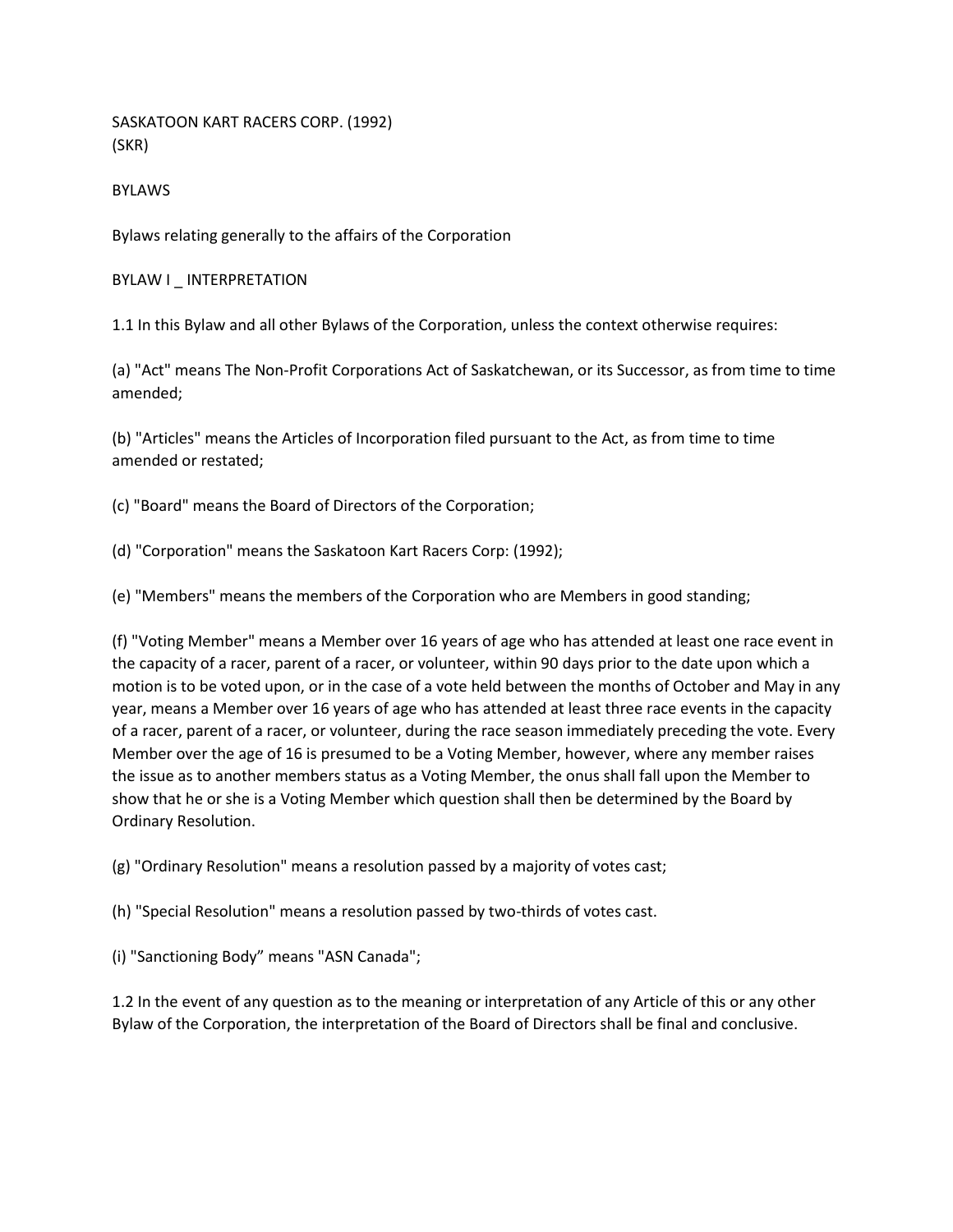### BYLAW 2 \_ MEMBERSHIP

2.1 Membership shall be open to any individual. at least seven years of age that will be eight years of age prior to December 31st of the calendar year in which they want to become a Member.

2.2 Membership fees shall be paid annually for the term commencing April 1st and ending March 31st each year. Membership fees for a current year shall be 1/2 of the annual Membership fee for any Member joining the membership after 50% of the races have been completed.

2.3 Any individual that has paid the required fee, is not in financial debt to the Saskatoon Kart Racers Corp. (1992) and that has not had his or her Membership suspended or cancelled by the Board of Directors, shall be considered a Member in Good standing is entitled to the rights and privileges of membership, subject to the express limitations provided in these Bylaws.

2.4 Fees for Membership, the due date for the payment of fees, and classes of Membership shall be determined annually by the Board of Directors, subject to the approval of the membership at the Annual General Meeting.

2.5 Membership is not necessarily (but may be) required in order to partake in club events or to race in club races nor does Membership guarantee any Member the right to race in any club or club sanctioned race. Rather, the privilege of any individual to race in any club or club sanctioned race shall be determined subject to the rules and regulations of the Saskatoon Kart Racers Corp. (1992), its sanctioning body and insurer. Where a dispute arises as to whether an individual may race in any club or club sanctioned race, the decision of the Race Director as to whether the individual may race is final.

2.6 Memberships are non-transferable and can not be assigned.

2.7 A Membership card shall be issued to each Member.

2.8 In the calendar year there should be a minimum of seven monthly Meetings of the Members at a time and place to be determined by the Board of Directors. This monthly meeting is intended for the purpose of conducting normal Corporation business and is not a Special Meeting as defined in paragraph 6.3

2.9 All Members are entitled to vote on motions affecting the Corporation unless the motion to be voted upon is one specified in these bylaws to be voted on by the "Voting Members" or "Directors."

2.10 Memberships may be suspended and/or terminated by the Board of. Directors by special resolution of the Directors upon:

(a) The death of the Member;

(b) Unbecoming conduct by the Member, infraction of the rules and regulations of the Corporation, or a failure to act in the best interests of the Corporation.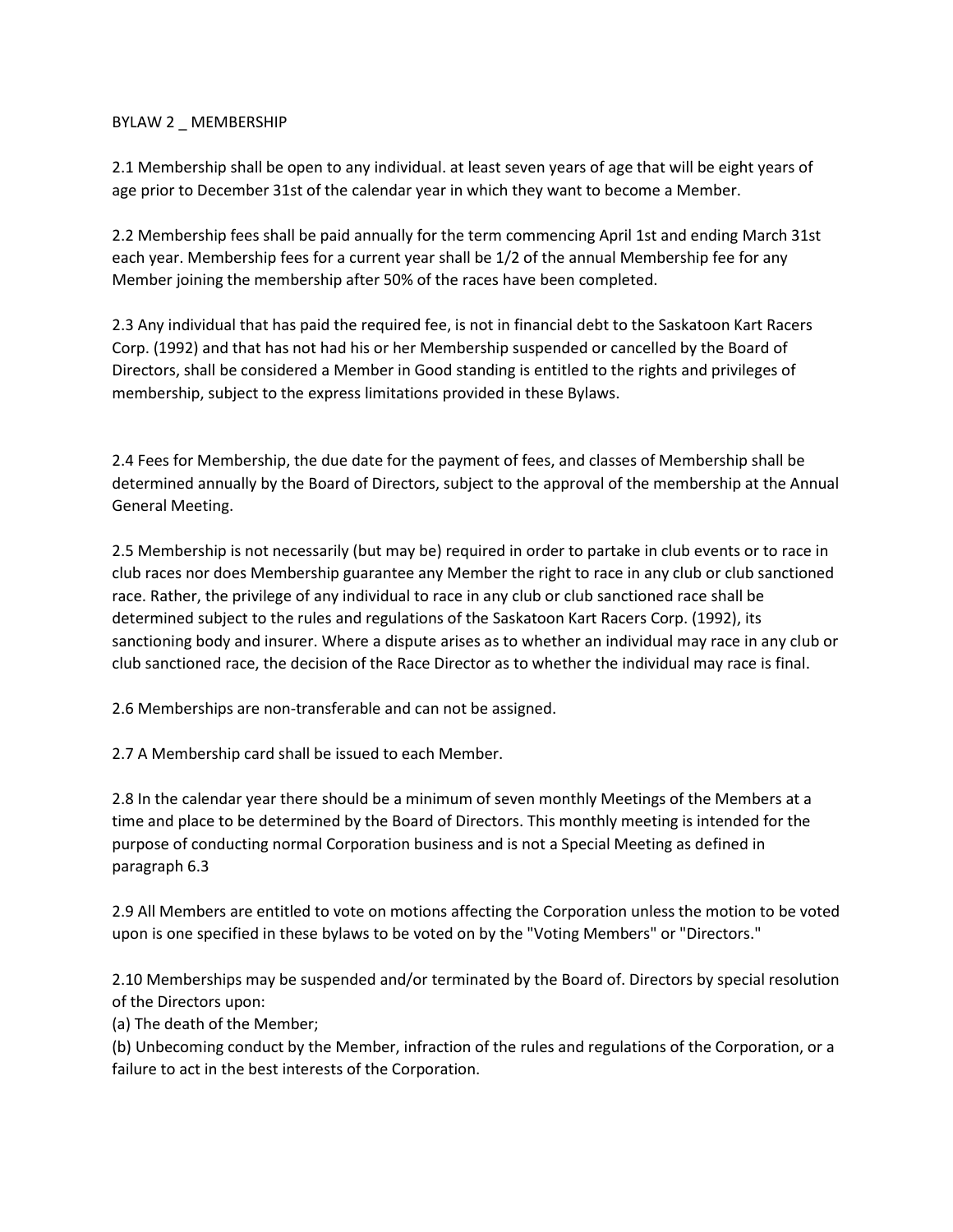Where a Membership is suspended or terminated by a special resolution of the Directors as a result of actions or inactions as described in paragraph 2.10(b) above, the decision of the Board of Directors, which must be provided with reasons in writing to the Member affected, shall stand until the next Board Meeting at which time the Board shall be afforded ten minutes to make its case in support of its decision to the Membership in attendance at the meeting. The Member who has been suspended or has had his or her Membership cancelled (the affected Member) will then have fifteen minutes to respond. Thereafter, each Member in attendance shall have up to three minutes to state their position. Thereafter, the affected Member will have five further minutes to respond. A vote as to whether the suspension or termination of the Membership shall stand will then be held among of Voting Members in attendance at the meeting. If the suspension or termination is not confirmed by special resolution the suspension or termination of Membership is immediately quashed. The decision of the Voting Members shall be final. The affected Member may apply for a reinstatement of Membership twelve months following a termination or suspension. Reinstatement shall be decided upon using the same process as set out above for the termination and or suspension of Membership. A person who has been banned from racing by any other racing club must make application to become a Member and, thereafter, the person's application will be treated as if he had been suspended by the Board with written reasons.

2.ll Memberships may be suspended or terminated as a result of a racing incident. The process to suspend or terminate a Membership as a result of a racing incident must be commenced by way of complaint in writing by a party involved in or witnessing the incident (the Complainant). The written complaint must be addressed and delivered to the President within six days of the incident complained of. The President then must provide a copy of the written complaint to the affected Member at least seven days prior to any hearing or consideration of suspension or termination. The President must appoint a Disciplinary Committee consisting of one Board Member and three Members over the age of 18 who witnessed the incident by way of a draw of names of eligible Members. Neither the Complainant nor any Member involved in the incident nor any Member related to or associated with either the Complainant or any Member involved in the incident may sit on the Disciplinary Committee. For further clarification, a Member is related to or associated with another Member if they are members of the same family, including extended family, or if they have a common sponsor.

The Disciplinary Committee must then set a date for a hearing to determine whether the Membership shall be suspended or terminated. The appointed Board Member shall chair the hearing and is not entitled to vote upon the suspension or termination of the membership. The Complainant must appear at the hearing and will be afforded 15 minutes to state his or her case that the Membership should be cancelled. The Affected Member must then be afforded fifteen minutes to state his or her case in response. No other presentations are to be made and no-one other than the complainant and affected Member are entitled to speak at the hearing, however, any Member may attend the hearing.

The Disciplinary Committee will then determine what sanction if any should occur. The Disciplinary Committee may suspend a Membership for a period of up to three years or terminate a Membership permanently. A 2/3 vote in favor of a suspension is required to suspend a Membership for up to six months. A suspension of greater than six months or the termination of a membership requires the unanimous agreement of the Disciplinary Committee. Further, for the Disciplinary Committee to determine sanction extending longer than one year is appropriate, they must first conclude that the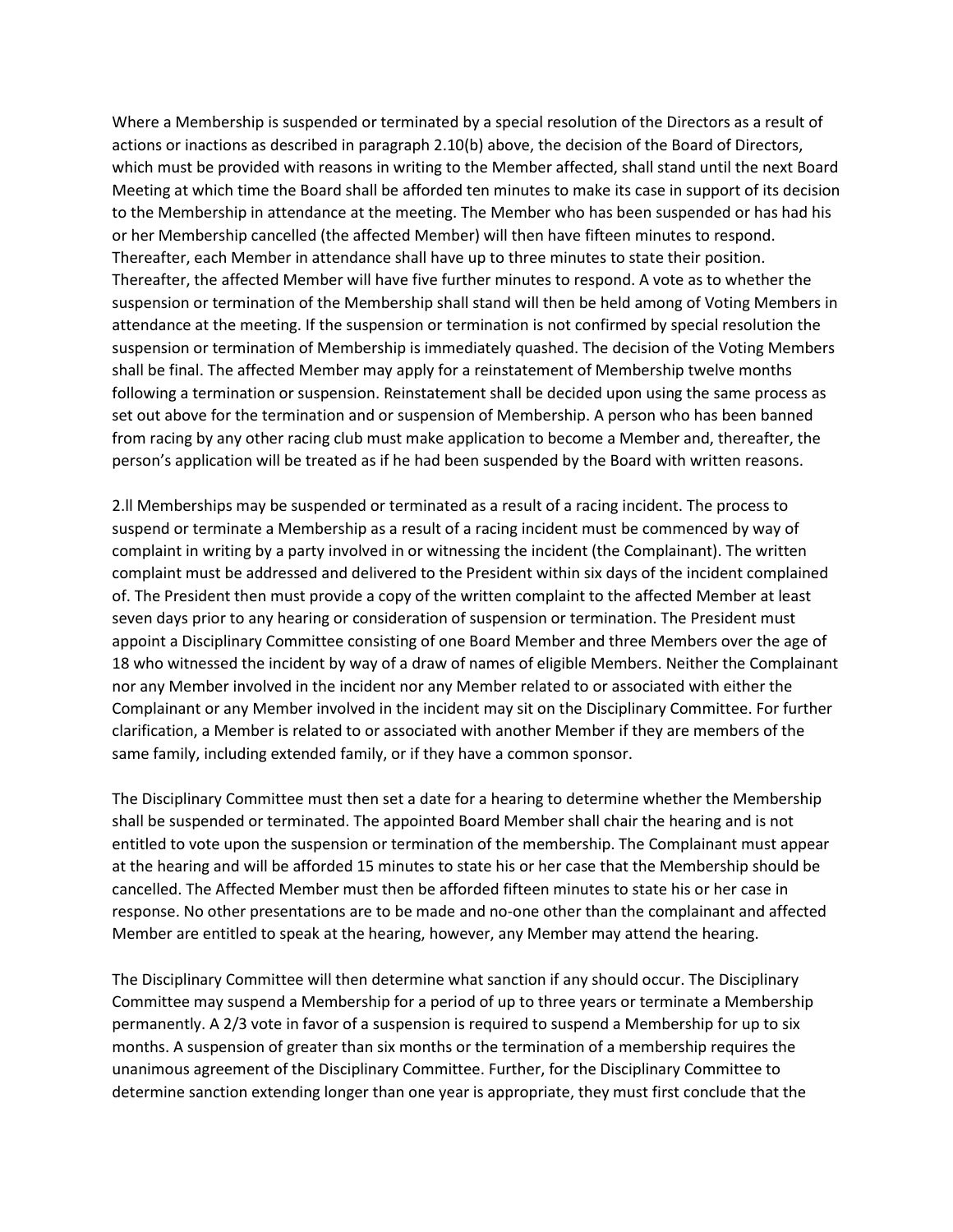actions of the Member were done with the intent to injure.

Harassment of the Disciplinary Committee by or at the direction of the affected Member is conduct unbecoming and is subject to the sanction set out in 2.10(b) above.

The decision of the Disciplinary Committee is final and there is no appeal.

2.12 A Member is not liable in his or her individual capacity for any debt or liability of the Corporation.

2.13 The objectives of the Corporation shall be carried out without pecuniary gain to its Members; and any profits or accretion of the Corporation shall be used in the promoting of its objectives.

BYLAW 3 \_ BOARD OF DIRECTORS

3.1 The business of the Corporation shall be managed by a Board of Directors duly elected from the membership of the Corporation.

3.2 Directors shall be elected at the Annual General Meeting of the Corporation in such a manner as the Directors shall determine which may include the following:

President Vice-President **Secretary** Treasurer Race Registrar Website Administrator Director at Large x 4 Past President

3.3 The duties of the Directors are as follows:

President:

. shall preside over meetings;

. shall appoint committee chairpersons subject to paragraph 2.9;

. shall be ex-officio member of all committees subject to paragraph 2.9;

. shall be responsible to ensure that the corporation exists and operates in compliance with all local, provincial and federal laws;

. shall ensure the completion of all tasks by all other Board members;

. shall collect and present, or have presented, for approval, all reports from committee chairpersons.

Vice-President:

. shall act in place of the President when the President is absent;

. shall perform such duties as may be required by the President;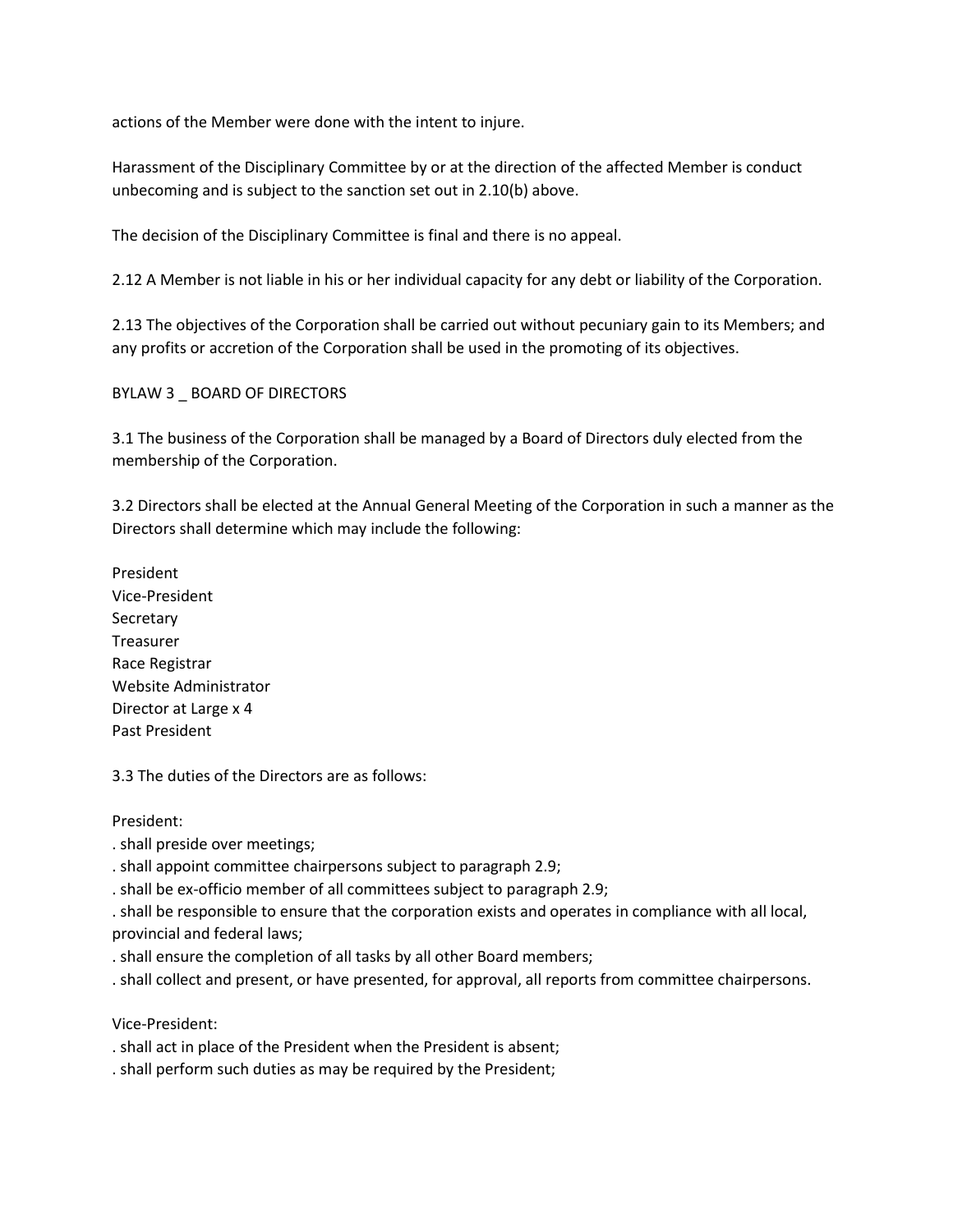## Secretary:

- . shall record the minutes of all meetings;
- . shall maintain a current roster of all members;
- . shall keep a record of all race events;
- . shall keep a record of the official track records;
- . shall present the minutes of the prior meeting at each succeeding meeting;
- . shall document the club's policies;
- . shall retain all paperwork and documentation, inter alia, membership
- applications, test results and medicals;
- . shall perform such duties as may be required by the President;

### Treasurer:

- . shall collect dues from the members;
- . shall take in receipts from race fees from the race registrar;
- . shall deposit all monies in an official bank account of the Club that will require the signature of the President or Vice-President and the Treasurer on all cheques written against the account;
- . shall present a written detailed account of the above at regular meetings and required annual financial statements at the close of every fiscal year;
- . shall submit the annual filing including Director changes and financial statements to the Corporation lawyer on or before the 28th day of February following any given fiscal year of operations;
- . shall perform such duties as may be requested by the President.

### Race Registrar:

. shall ensure that all articles for raceday registration are present and in proper accordance to the stipulations of the sanctioning body;

- . shall preside over registration activities on each race day including issuing, receiving and signing all required paperwork, issuance of wristbands and receipt of race day funds;
- . shall ensure that proper personnel are present to work registration and lap counter for each raceday;
- . shall submit all race day funds to the treasurer for deposit at the completion of each race day;
- . shall perform such duties as may be requested by the President.

## Website Administrator:

- . shall update all club information on the website and social media websites;
- . shall ensure all race results are posted in a timely manner;
- . shall ensure up-to-date club points standings are maintained;
- . shall administer the SKR discussion forum;
- . shall ensure the website is properly updated, maintained and secure;
- . shall perform such duties as may be required by the President.

## Director at Large:

. shall perform such duties as may be requested by the President.

### Past President:

. shall use expertise and past experience to assist and advise the current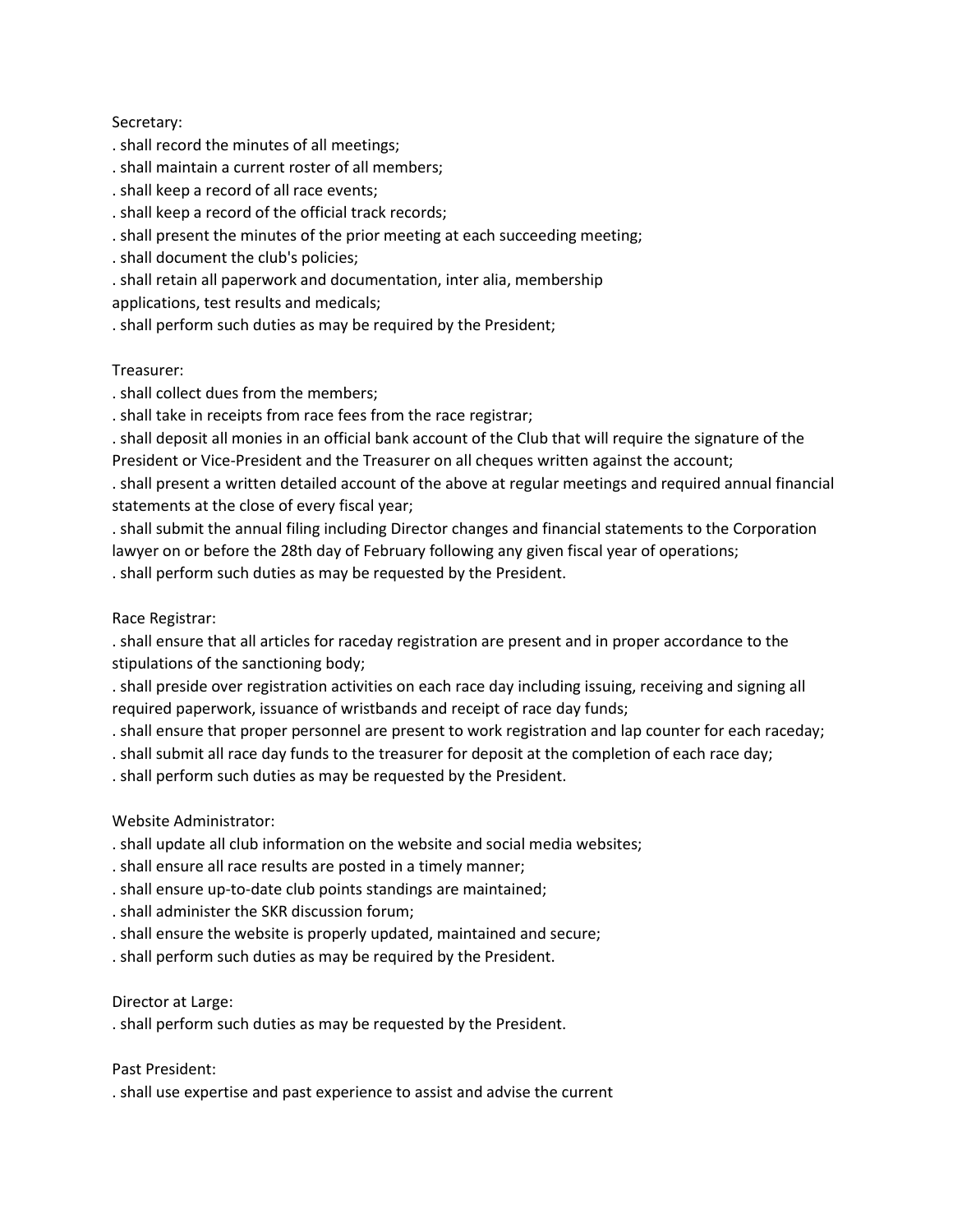## President.

3.4 The Corporation shall enter into the Indemnity Agreement attached hereto as Schedule "A" with each and every Director forthwith upon their becoming a director of the Corporation and notwithstanding the date of execution and delivery of the Director's Indemnity Agreement, the term of the indemnity shall be conclusively deemed to commence on the day upon which the director first became a director of the Corporation.

## BYLAW 4 \_ ELECTION OF DIRECTORS

4.1 Directors shall be elected at the Annual General Meeting specifically to fill the offices listed in Bylaw 3.2.

4.2 Subject to Bylaw 4.3, Directors shall be elected to office for a 2 year term (it being the intention that one-half of the Directors' terms shall end on even years and one-half of the Directors' terms shall end on odd years so that not more than one-half of the Directors are retired in any one year).

4.3 The President and Vice-President shall be elected for a 1 year term, it being the intention that a person elected as Vice-President shall serve for one year as Vice-President, then progress to President for one year, and then serve as Past President for one year.

4.4 The Directors shall appoint a nominating committee of 3 members at least 30 days prior to the Annual General meeting, which committee shall endeavor to identify at least one nominee for each vacant office. Nominations will also be accepted from the floor at the Annual General Meeting.

4.5 Each individual member in good standing, 16 years of age or over, shall be entitled to one vote. If a member in good standing is not capable of attending the meeting in person, they may, at their discretion, fill out a proxy voting form (SKR provided form only) and give it to a member that will be in attendance. Any member in attendance at the AGM will be entitled to one vote for themselves and one vote for each proxy form that has been submitted. All members must declare prior to the election process that they have a proxy form and present it to the Board for review and approval. At such time as the SKR provided proxy form is verified by the President or Vice President, then that member will be entitled to one vote on behalf of the member who has filled out the required proxy voting form.

4.6 Participation in a meeting and voting by a Voting Member by telephone or other communication facilities is permitted where the Voting Member resides or is otherwise outside of the City of Saskatoon. It is required that all persons participating in the meeting be able to hear each other, and a Voting Member participating in the meeting by that means is deemed, for the purposes of the Act and these Bylaws, to be present at the meeting.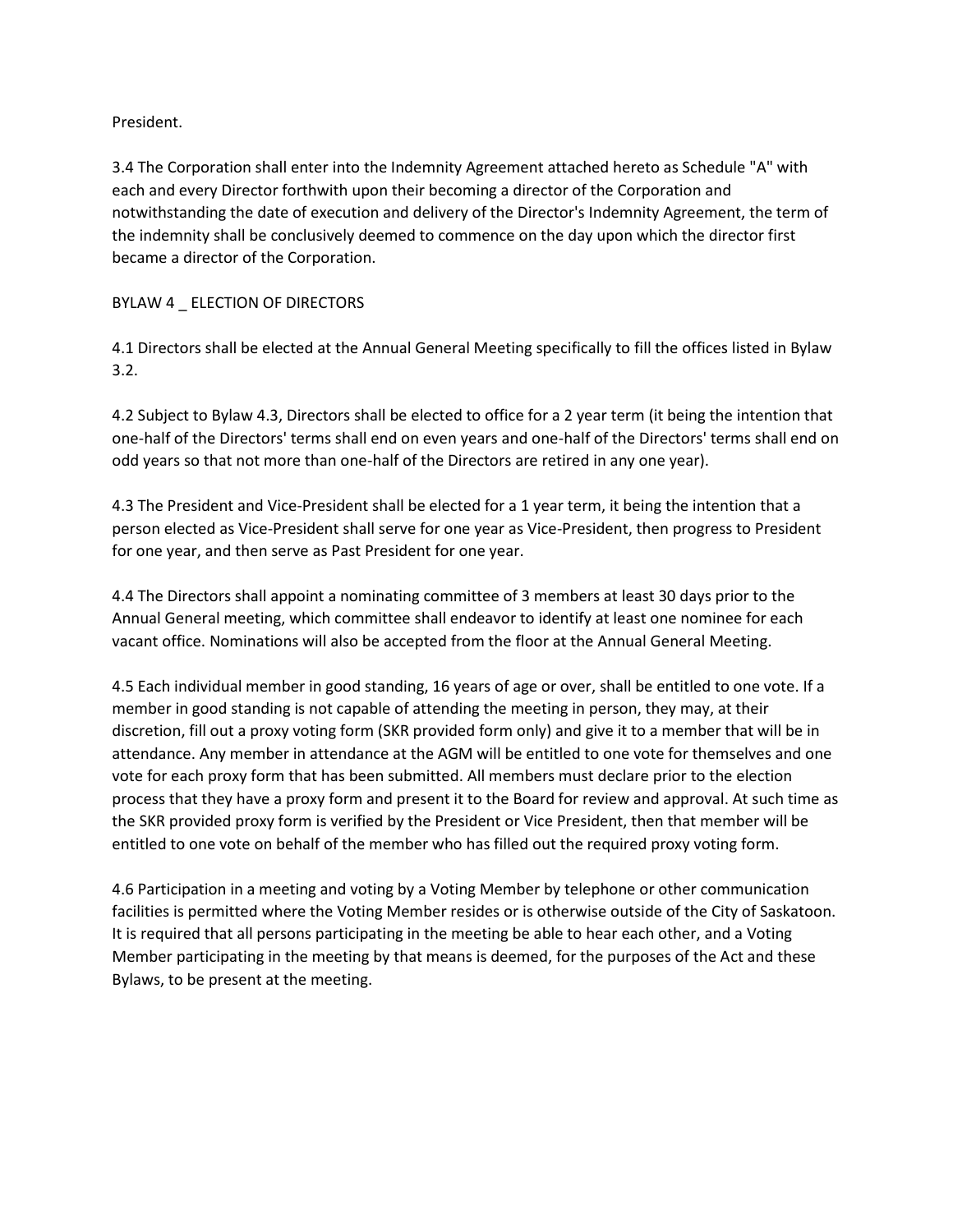### BYLAW 5 POWERS OF THE BOARD OF DIRECTORS

5.1 The Board shall have power to do all things necessary for the successful operation of the Corporation, and be empowered to:

(a) administer the funds of the Corporation in such manner and for such purposes as it may decide are beneficial to the well-being and advancement of the objectives of the Corporation, however, an expenditure in excess of \$500.00 requires the approval of the Voting Membership which may be obtained by Ordinary Resolution at any Regular Meeting of the Membership;

(b) expel any person or Member at any Meeting, for unbecoming conduct, or infraction of any of the rules and regulations of the Corporation;

(c) accept any resignation and appoint any Member of the Corporation to fill any vacancy occurring for the balance of the term of office or until the next Annual General Meeting at which time an election or appointment can be made to fill the position for the remaining term of office;

(d) ensure that the objectives of the Corporation are carried out and that the Corporation operates on a non-political, non-sectarian basis;

(e) appoint committees, either standing or temporary (ad hoc) and prescribe their duties, powers, and duration thereof;

(f) determine by Ordinary Resolution that a motion brought forward at a regular meeting of the membership proposes a significant change in the operations of the Corporation and, therefore, the motion can only be considered during a Special Meeting properly convened pursuant to paragraph 6.3. Where the Board determines that a motion proposes a significant change to the operations of the Corporation, the motion may only be voted upon by the Voting Membership.

(g) make such rules and regulations regarding racing and the use of the Corporation's, facilities, equipment, and supplies as it deems necessary.

5.2 Half the number of filled Directors positions plus one shall constitute a quorum to conduct meeting of the Board

5.3 Business meeting of the Board shall be conducted at least 5 times per year.

5.4 Only elected Directors of the Corporation (i.e., excluding ex-officio members of the Board) are entitled to vote at meetings of the Board.

5.5 Questions before the Board shall be determined by majority vote unless the vote is upon an issue that, pursuant to these bylaws, requires a Special Resolution.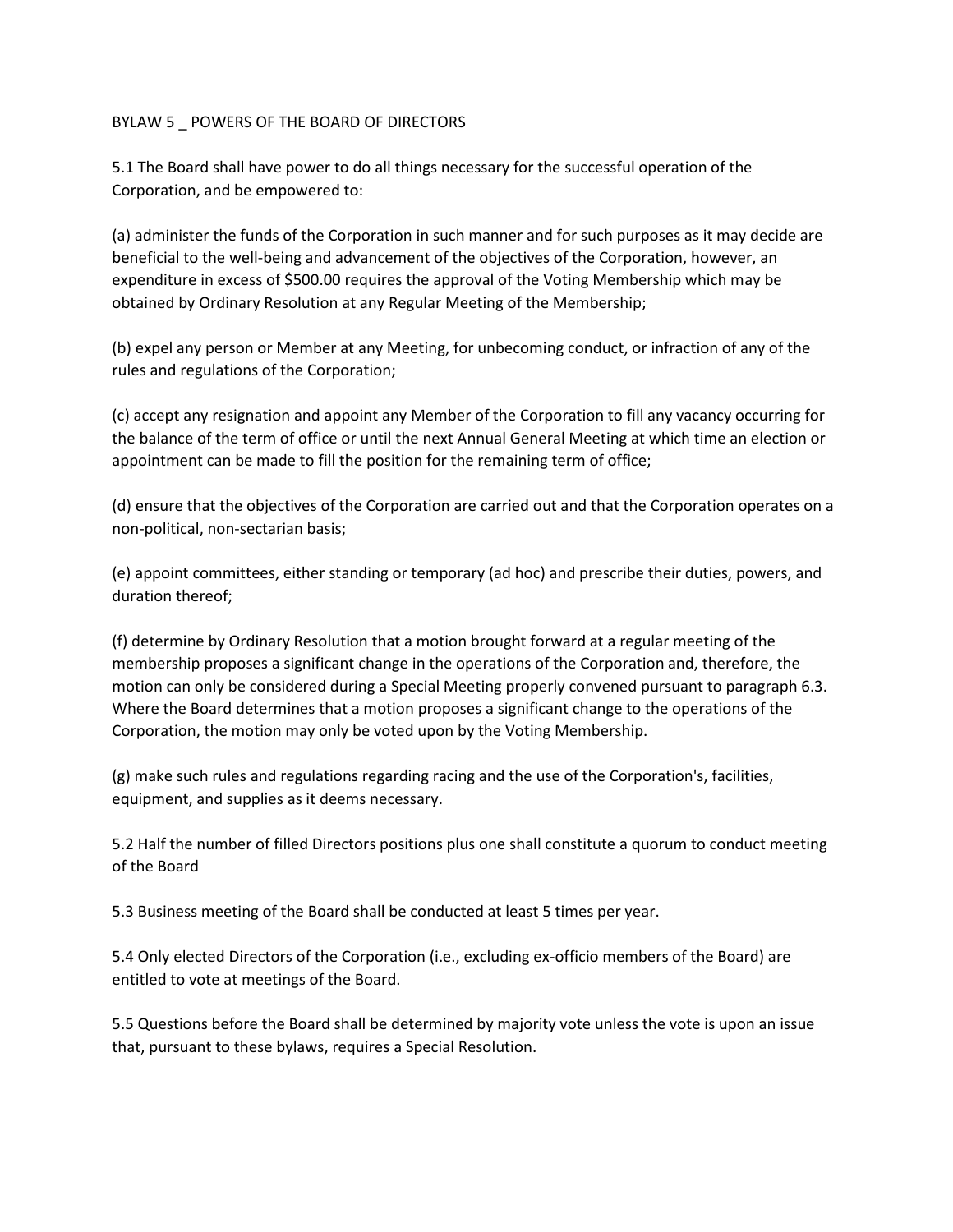5.6 Any Director of the Board who shall, for any reason, cease to hold office shall turn over to the Board all documents, records, books, funds, or Corporation property.

5.7 A Director is entitled to receive notice of and to attend and be heard at every meeting of the Board.

5.8 The Board may by Ordinary Resolution at any meeting suspend from the Board any Director who is absent for three consecutive meetings without having given a satisfactory explanation to the President, or who fails to carry out his or her duties as an elected officer. Such a suspension shall continue until the Director's removal from office is considered by the Board as prescribed in 5.9.

5.9 Any Director may be removed from office by ordinary Resolution of the Members present at a Special Meeting or Annual General Meeting.

## BYLAW 6 \_ MEETINGS

6.1 There shall be an Annual General Meeting of the Corporation in each calendar year to be held in the month of October, the date to be fixed by the Board.

6.2 The Annual General Meeting is open to all Members in good standing.

6.3 In addition to the Annual General Meeting, a Special Meeting of the Members of the Corporation shall be held in the following circumstances:

(a) when deemed advisable by the Board of Directors;

(b) when requested in writing by not fewer than 10 Voting Members. The request must clearly state the nature of the business proposed to be transacted at such meeting. The meeting shall be held not less than 30 and not more than 45 days after receiving the request.

6.4 Notice of the time and place of an Annual or Special Meeting shall be sent to all Members not less than 15 days or more than 30 days before the meeting and all notices of a Special Meeting shall state specifically the business proposed to be discussed at the Special Meeting and no other business shall be transacted.

6.5 Not fewer than 10 Voting Members shall constitute a quorum of an Annual/Special meeting of the Corporation.

6.6 The order of business for the Annual General Meeting shall be:

- (a) Notice of the meeting;
- (b) Approval of the Agenda;
- (c) Minutes of the previous Annual General Meeting to be read and adopted;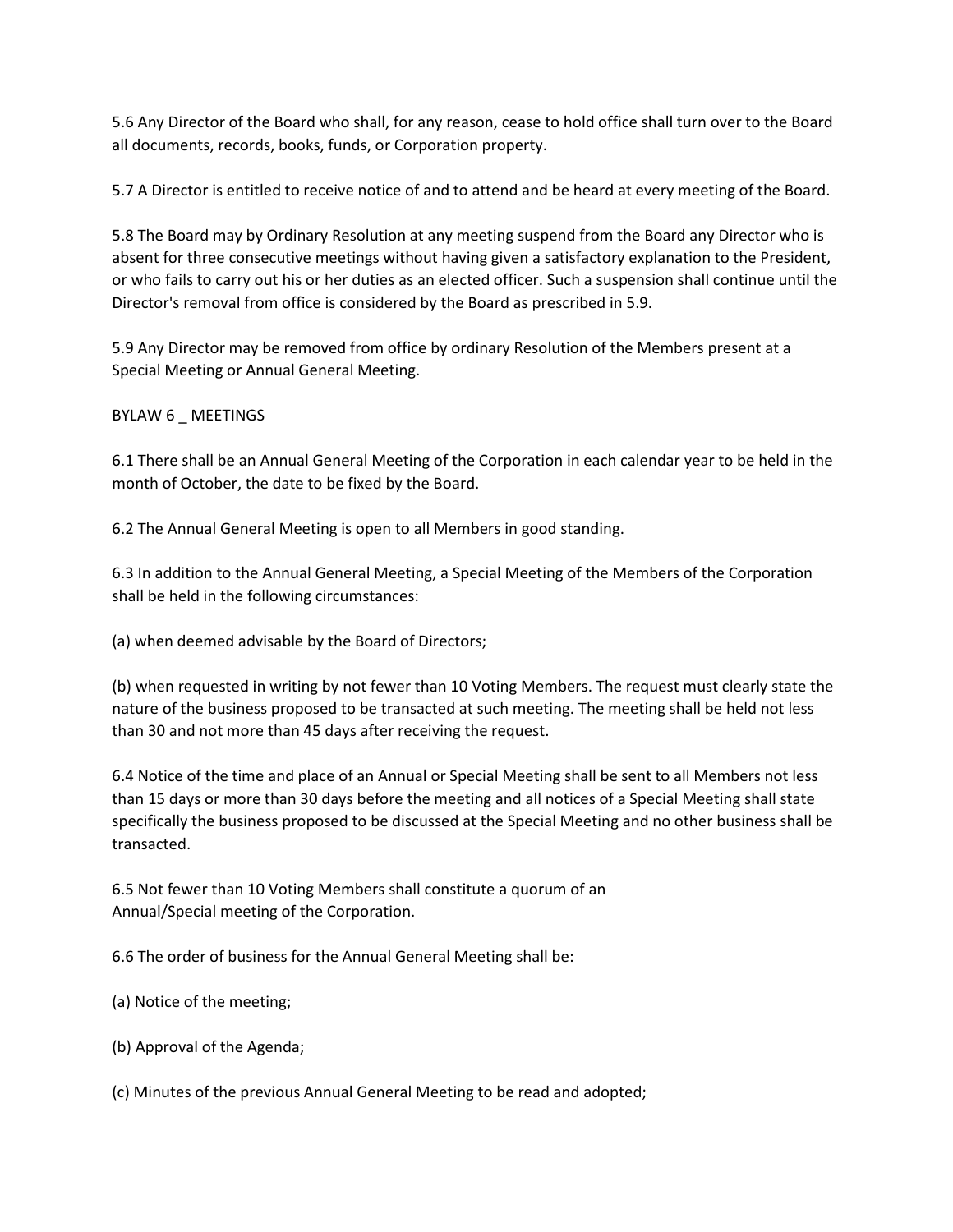(d) Business arising from Minutes of previous Annual General Meeting;

(e) Correspondence;

(f) Reports of the Board of Directors and Committees;

(g) New Business, including proposed membership fees for the subsequent year;

(h) Election of Officers; and

(i) Adjournment.

6.7 All meetings of the Board of Directors shall be open to Members but presentation of motions and voting rights shall be restricted to members of the Board. A meeting of the Board of Directors is not a meeting as proscribed in paragraph 2.8, being the regular meeting of the members.

6.8 Meetings of the membership are to be held as proscribed in paragraph 2.8. The purpose of these meetings is to inform the membership of events and news of which they should be aware and to discuss issues related to Kart racing. Members may put forward motions at membership meetings dealing with the normal business of the Corporation, including incurring expenditures exceeding \$500, however, where the Board of Directors determines pursuant to paragraph 5.1(f) that a motion brought forward proposes a significant change in the operations of the Corporation, the motion can only be considered during a Special Meeting properly convened pursuant to paragraph 6.3.

### BYLAW 7 \_ FINANCIAL AFFAIRS

7.1 All fees, revenues and grants paid to the Corporation shall be held in accounts kept in the name of the Corporation at such financial institutions as the Board may determine, and all financial obligations incurred by the Board in the name of the Corporation shall be paid there from.

7.2 All cheques, drafts and other negotiable or non-negotiable instruments shall be sufficiently signed when signed by either the President or Vice President and the Treasurer.

7.3 All property of the Corporation shall be the responsibility of the Board and the Board shall see that a correct inventory of property is kept.

7.4 The fiscal year of the Corporation shall be January 1 - December 31.

7.5 The Board may, before the end of each fiscal year, appoint an

auditor or accountant who is not a member of the Board. It shall be the duty of the auditor or accountant to examine all books and records of the Corp. and prepare a financial statement of the Corporation to be submitted to the Board at a Membership meeting before the end of the Fiscal year.

7.6 A monthly, written financial statement shall be presented at each meeting of the Board.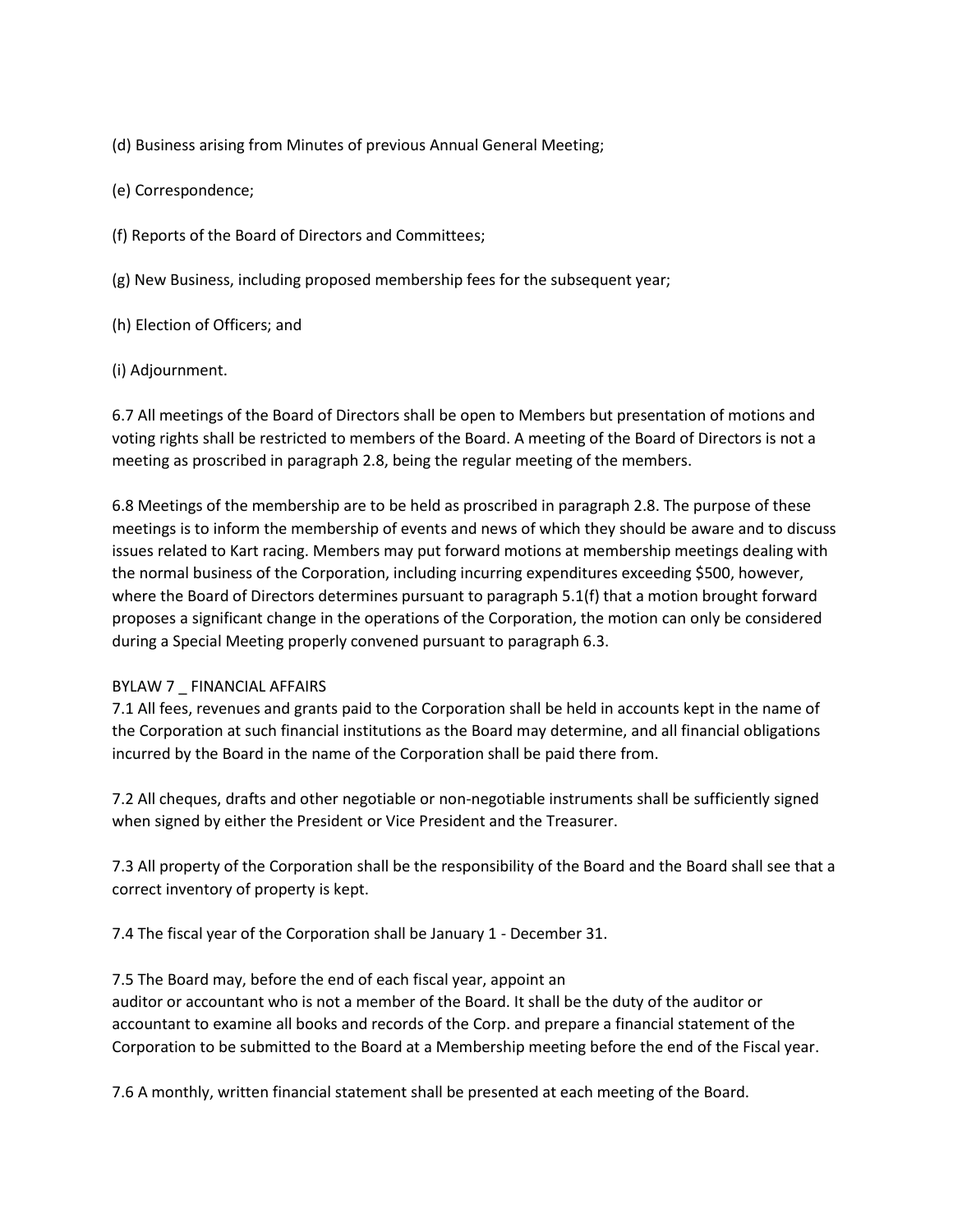7.7 Directors shall seek three estimates when considering purchases exceeding \$200.00. All things being equal, the Directors shall purchase from the lowest bidder, however, if there are other specifications such as quality of the product and/or delivery dates which vary between the bidders, any bid may be accepted at the Board's discretion.

7.8 No Director or officer of the Corporation shall have the power to pledge the credit of the Corporation or to enter into a contract or an agreement on behalf of the Corporation, unless the transaction has been approved by at least two members of the Board and the President, or, in the case of an obligation or contractual liability in excess of \$500.00, by the members at an Annual General meeting,

7.9 The Corporation may, where deemed necessary, waive, reduce or rebate activity fees of any Member.

7.10 Where a Director has a material interest in any contract proposed for the Corporation, the Director must disclose the interest forthwith to the other Directors and may not vote on any resolution or motion involving or associated with the contract.

## BYLAW 8 \_ COOPERATION WTTH OTHER ORGANZATIONS

8.1 The Corporation shall cooperate with other Karting organizations and may, subject to the Articles and Bylaws of the Corporation, do such things as it considers necessary in cooperation with those organizations.

### BYLAW 9 AMENDMENTS

9.1 Directors may, by Special Resolution, make, amend or repeal any Bylaws that regulate the activities of the Corporation.

9.2 Bylaws, amendments or repeals are effective from the day of the Special Resolution of the Directors.

9.3 All changes in Bylaws must be presented to the next meeting of the Voting Members, who may, by Ordinary Resolution, confirm, reject or amend the Bylaws, amendments or repeals.

9.4 Proposed changes and./or changes to the Bylaws must be detailed in the notice of the next monthly meeting of the Voting Members.

### BYLAW 1O \_ SANCTIONING BODY

10.1 NOTWITHSTANDING ANYTHING OR ANY OTHER SECTION IN THESE BYLAWS the Sanctioning Body of the Corporation can only be changed subject to Bylaw 10.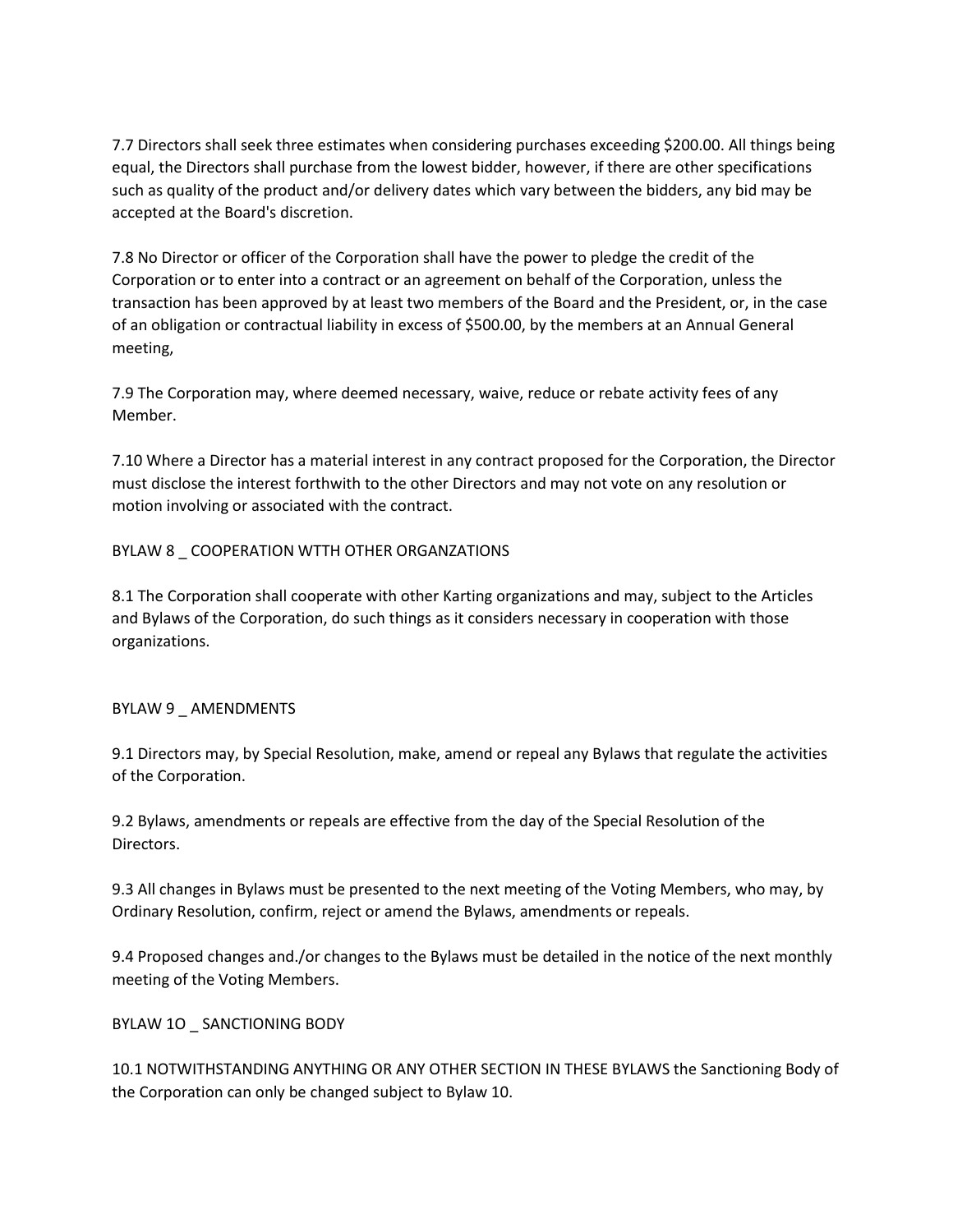10.2 The Corporation must abide by all of the rules and regulations of its Sanctioning Body and its insurer.

10.3 The Corporation may terminate its relationship with the Sanctioning Body and affiliate itself with a different sanctioning body.

10.4 The Sanctioning Body of the Corporation may only be changed by Special Resolution of the Voting Members in attendance at an Annual General Meeting or Special Meeting of the Voting Members.

10.5 Any ten Voting Members may serve upon the President a written request for a Special Meeting to bring forward a motion to change the Sanctioning Body. The written request must stipulate reasons as to why it is urgent to change the sanctioning body and in particular the request must set out a prima facie case that the Corporation is in risk of not being able to insure its races and must describe the proposed new sanctioning body. The President then must call an emergency meeting of the Board of Directors within 48 hours of receiving such a written request. The Board of Directors will then vote upon a motion to hold a Special Meeting of the Voting Members to bring forward a motion to change the Sanctioning Body. If the motion passes by 213 of the Directors in attendance at the emergency meeting, a special meeting of the Voting Members will be held within the next 48 hours and all Members will receive one phone call from the Secretary to advise of the Special Meeting. Members are encouraged and

requested to contact members with whom they have the most contact to confirm they are aware of the Special Meeting. A motion will then be brought forward at the Special Meeting to change the Corporation's sanctioning body to that set out in the written notice. If the Motion passes by more than 2/3 of the Voting Members in attendance at the meeting, the sanctioning body shall be changed. If the motion is defeated by more than 2/3 of the Voting Members in attendance at the Special Meeting, the signatories to the written request may not be signatories to another written request for a Special Meeting to change the Sanctioning Body within 36 months of the original request.

10.6 If at any race it is admitted in writing by the executive of the current Sanctioning Body to the President of the Corporation that the Sanctioning Body can no longer provide insurance for racing, or if the Corporation's insurer at the time states in writing that the Corporations insurance is cancelled or otherwise permanently not in effect, an emergency vote by Ordinary Resolution of the Voting Members can be held to appoint an alternative sanctioning body.

10.7 Nothing in this section prevents a motion to change the Sanctioning Body from being brought at an Annual General Meeting and paragraph 10.4 does not apply to such a motion.

10.8 Where the sanctioning body is changed pursuant to Bylaw 10, paragraph l.l(i) will automatically be amended to refer to the new sanctioning body.

10.9 A quorum to change the sanctioning body pursuant to Bylaw 10, but for pursuant to paragraph 10.5, is 75% of the Voting Members.